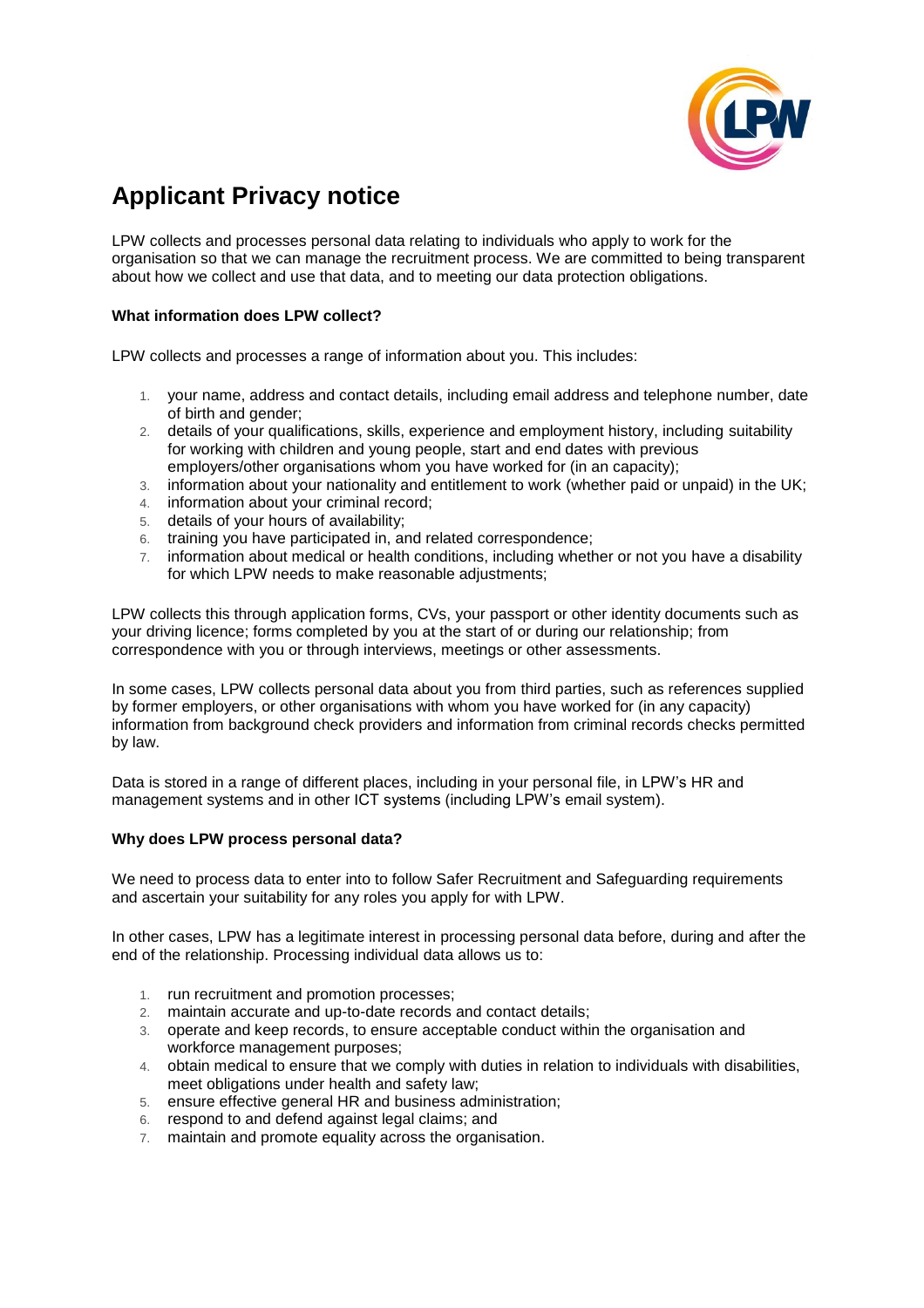

Where LPW relies on legitimate interests as a reason for processing data, it has considered whether or not those interests are overridden by the rights and freedoms of individuals or workers and has concluded that they are not.

Some special categories of personal data, such as information about health or medical conditions, is processed to carry out legal obligations (such as those in relation to individuals with disabilities and for health and safety purposes).

### **Who has access to data?**

Your information will be shared internally, including with members of the HR and recruitment team and managers in the business area in which you have applied for work,

LPW shares your data with third parties in order to obtain references from other employers, or organisations you have worked for in any other capacity to obtain background checks from third-party providers and obtain necessary criminal records checks from the Disclosure and Barring Service.

LPW may also shares your data with third parties that process data on its behalf, in connection with the provision of safeguarding and HR services.

LPW will not transfer your data to countries outside the European Economic Area.

### **How does LPW protect your data?**

We take the security of your data seriously. LPW has internal policies and controls in place to try to ensure that your data is not lost, accidentally destroyed, misused or disclosed, and is not accessed except by its employees or representatives in the performance of their duties for the organisation. Data stored is password protected and hard drives are encrypted. Strict access controls are implemented to ensure that only those with permitted access are able to access the relevant data.

Where LPW engages third parties to process personal data on its behalf, they do so on the basis of written instructions, are under a duty of confidentiality and are obliged to implement appropriate technical and organisational measures to ensure the security of data.

#### **For how long does LPW keep data?**

Should you be successful in your application, we will hold your personal data for the duration of your retention by LPW. The periods for which your data is held after the end of your retention are 6 years. Data relating to checks made with the Disclosure and Barring Service are retained for 7 years. Details relating to unsuccessful applications to work at LPW in any capacity are retained for 12 months.

Data held for unsuccessful applicants will be securely disposed of after six months. LPW cannot save applications with the intention of considering them for future positions. Should you wish to express an interest in applying for work with LPW after having submitted a previous, unsuccessful application for work with LPW (in any capacity), you will be required to submit a new CV and application form.

## **Your rights**

As a data subject, you have a number of rights. You can:

- 1. access and obtain a copy of your data on request;
- 2. require LPW to change incorrect or incomplete data;